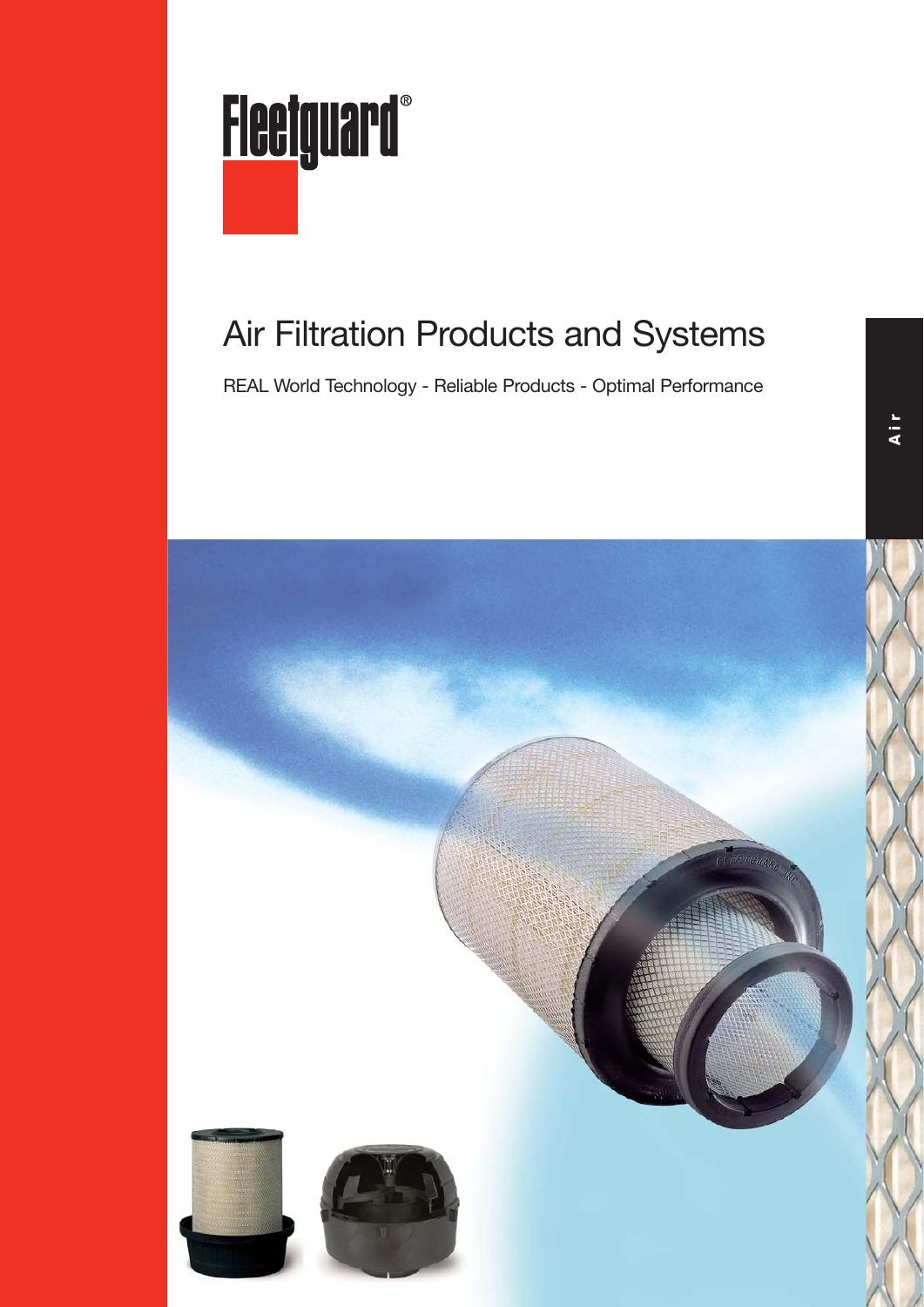# **REAL PERFORMANCE. DON'T COMPROMISE ON AIR FILTRATION.**

#### **There is something in the Air.**

Air is a not only vital for any life form on earth but also important for today's state of the art diesel engines. An average Heavy Duty Diesel truck engine requires between 13,000 to 20,000 litres of air (459-706 cfm) to burn just one litre of fuel. However - this air is polluted and contains all kinds of contaminants such as fumes, dust, smog and other particles. Like temperature and humidity these particles are not always visible to the eye, but they are harmful to the engine. They diminish the purity of the air and can lead to severe damage of all engine components. Under normal highway conditions the air consumed in a 16 litre engine contains almost 20 kilogrammes (44 lbs) of dirt/ contaminants per 100,000 Kms (62,000 miles).



#### **Small Difference - Big Consequence.**

One air cleaner can be significantly more effective than another - even if the difference in efficiency appears to be marginal. The test results below were obtained in high dust conditions (200 mg/m3).

| <b>Efficiency</b> | Dust into engine |
|-------------------|------------------|
| 99.0%             | 2,0 grams/hour   |
| 99.5%             | 1,0 grams/hour   |
| 99.6%             | 0,8 grams/hour   |
| 99.7%             | 0,6 grams/hour   |
| 99.8%             | 0,4 grams/hour   |
| 99.9%             | 0,2 grams/hour   |
|                   |                  |

An air filter @ 99.0% efficiency permits twice as much dust to pass into the engine compared to an air filter @ 99.5% efficiency. This means 10 times more dust than at 99.9% efficiency! Sooner or later, the choice of the right filter for the right application can make a substantial difference in wear rate, cost and performance of your diesel engine.

#### **Air quality significantly impacts the performance of your engine.**

There is no room for compromise. The air intake is a completely open system. Air Filters are essential for heavy-duty diesel engines and the air that these engines 'breathe' needs to be as clean as possible. The air quality will significantly impact the performance of a diesel engine. Plugged Air Filters reduce engine performance, create higher fuel consumption, increase exhaust fumes and are harmful to the environment. Fleetguard air filters are engineered to deliver optimized air quality, and provide the best overall performance and service life.

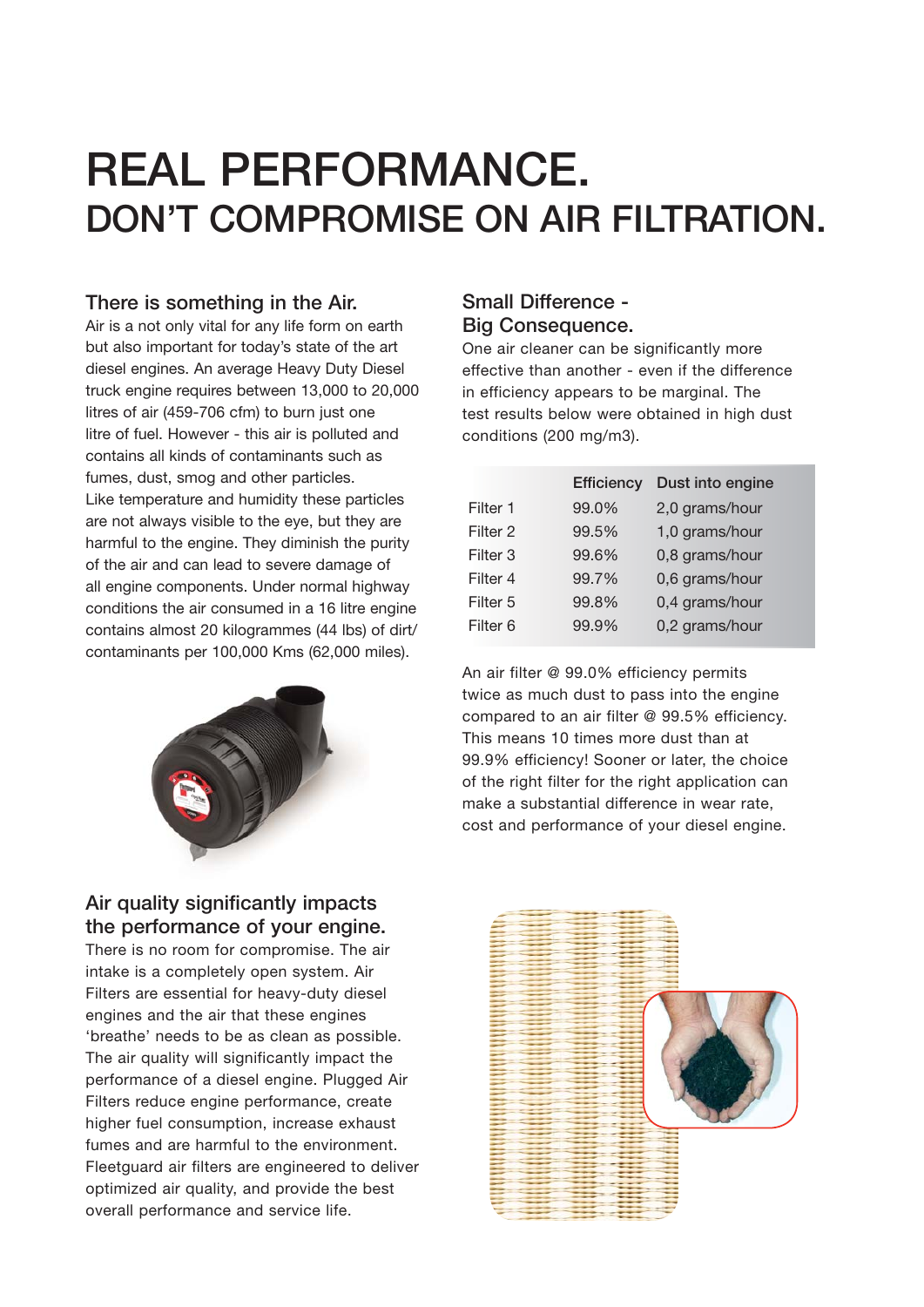

#### **From Precleaning to OptiAir.**

With a range of over 1,500 different air filtration products from clamps to air housings to state-of the-art air filters, Cummins Filtration, a world class leader in Heavy Duty Air Filtration, covers all the needs for your sophisticated air intake systems. Fleetguard Visibowl Pre-Cleaners and highly efficient Fleetguard self cleaning Precleaners are strongly recommended for construction, mining, farming, forestry and other segments

where operating conditions are

 severe. For best preventive maintenance practice and to automatically monitor the performance of your air filter, use Fleetguard restriction indicators. Cummins Filtration products are dedicated to continuous

improvement on filter performance and quality.

Our products are engineered to provide the best overall performance and service life. They are the ideal solution in terms of better engine protection, extended service intervals and lower maintenance cost.

#### **Designed to exceed specifications.**

Fleetguard media technology is designed to meet technical specifications including fibre size, shape, pore size, paper thickness weave and mechanical strength. Fleetguard

dimple pleat media system ensures that pleats are evenly spaced and that the air spreads equally throughout the surface to maximize filter capacity and life. Special resins impregnated in the media provide maximum performance.

Fleetguard products cover all the needs for a sophisticated air intake system.

Hot melt bonding ensures proper alignment and protection of pleats throughout filter life. Corrosion resistant, closed metal plates with durable mag-grip handles ensure easy installation and service. Fleetguard gasket designs and compounds are hermetically sealed for each application to ensure reliable fit throughout the filter's service life.

Fleetguard "M" (Magnum) Air filter elements are constructed with an additional 15% more media than standard versions. In arduous conditions, this capacity can lead to substantially longer life and fewer element changes. Products with a suffix "K", have integral fins on the filter body to swirl the air around the housing, expelling many larger dirt particles before they reach the filter media. Such filters lessen the dirt load being trapped by the filter, again helping to prolong product life, while giving maximum engine protection. Fleetguard's range of RS filters utilise a 360° self-adjusting seal around the inside of the end cap.

These "push-on" elements are easy to change and are found on a wide range of equipment, replacing older axial-sealing designs. With such radial seal elements, the risk of dirt falling from the element

> into the air intake, when changing filters, is largely avoided. The latest innovation in air filter technology is Fleetguard's OptiAir. These products are already appearing on equipment around the world and offer very high dirt holding capacity, combined with minimum restriction. Once again, Fleetguard technology is setting new performance standards in Air Filtration.